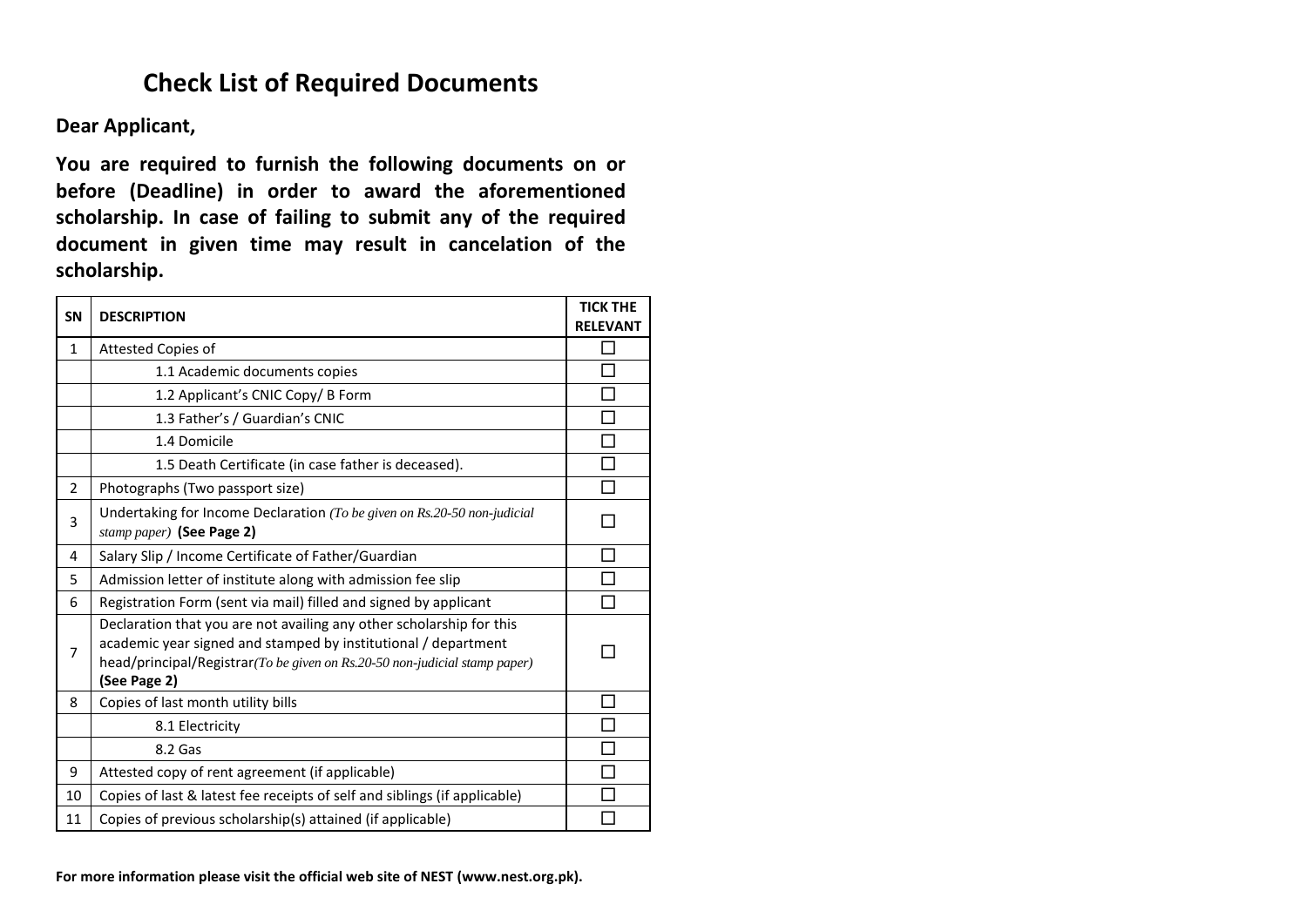### **NOTE: PLEASE PRINT AND FILL ON TWO SEPARATE STAMP PAPER(S) FOR INCOME AND SCHOLARSHIP DECLARATION.**

|                    |                 |                                                                                                                                              | SPECIMEN (1 page)<br>(To be executed on Rs.20-50 non-judicial stamp paper) |                                       |             |             |                                |
|--------------------|-----------------|----------------------------------------------------------------------------------------------------------------------------------------------|----------------------------------------------------------------------------|---------------------------------------|-------------|-------------|--------------------------------|
| <b>DECLARATION</b> |                 |                                                                                                                                              |                                                                            |                                       |             |             | $(To be$ exerci-<br>Consular/L |
| I,                 |                 | Mr/Miss/MS son/daughter of                                                                                                                   |                                                                            |                                       |             | r/o         |                                |
|                    |                 | do hereby solemnly declare and affirm:                                                                                                       |                                                                            |                                       | having      | <b>CNIC</b> |                                |
|                    | 1.              |                                                                                                                                              |                                                                            |                                       |             |             |                                |
|                    | 2.              | That, I intend to avail the (<br>Scholarships for Talent (NEST) for my {Graduation} studies.                                                 |                                                                            | ) scholarship from National Endowment |             |             | This                           |
|                    | 3.              | availing<br>That, I am not<br>institution/company/authority beside this scholarship awarded by NEST.                                         | any<br>other                                                               | scholarship(s)                        | from<br>any | other       | I, Mr./ Ms.                    |
|                    | <b>Deponent</b> |                                                                                                                                              |                                                                            |                                       |             |             | Gazette Offi                   |
|                    |                 |                                                                                                                                              |                                                                            |                                       |             |             | $Mr/Ms$                        |
|                    |                 | <b>Signed by Student/Applicant</b>                                                                                                           |                                                                            |                                       |             |             | Son/daughte                    |
|                    | Verification:   |                                                                                                                                              |                                                                            |                                       |             |             |                                |
|                    |                 | That the contents of above Affidavit are correct and true, the best of my knowledge and belief and<br>nothing material is concealed thereof. |                                                                            |                                       |             |             | is less than o                 |
|                    | <b>Deponent</b> |                                                                                                                                              |                                                                            |                                       |             |             |                                |
|                    |                 |                                                                                                                                              |                                                                            |                                       |             |             |                                |
|                    |                 | <b>Signed by Student/Applicant</b>                                                                                                           |                                                                            |                                       |             |             |                                |
|                    | Verified by:    |                                                                                                                                              |                                                                            |                                       |             |             |                                |
|                    |                 |                                                                                                                                              |                                                                            |                                       |             |             |                                |
|                    |                 | Singed by Collage/University Principal/head                                                                                                  |                                                                            |                                       |             |             |                                |
|                    |                 | Note: Student cannot avail any other scholarship for the current academic year along with this                                               |                                                                            |                                       |             |             |                                |

*SPECIMEN (1 page) (To be executed on Rs. 20-50 non-judicial stamp paper, This Stamp paper need to be signed by Union Consular/ Union Nazim/ Gazetted Officer)* 

## **UNDERTAKING FOR INCOME DECLARATION**

**(Stamp and Signature)** **(Union Consular/ Union Nazim/ Gazetted Officer)**

………………………………………………………

scholarship of NEST. Exceptional case as a position holder student can avail that position holder scholarship amount. Legal action can be taken against the student in case of found dual scholarship holder.